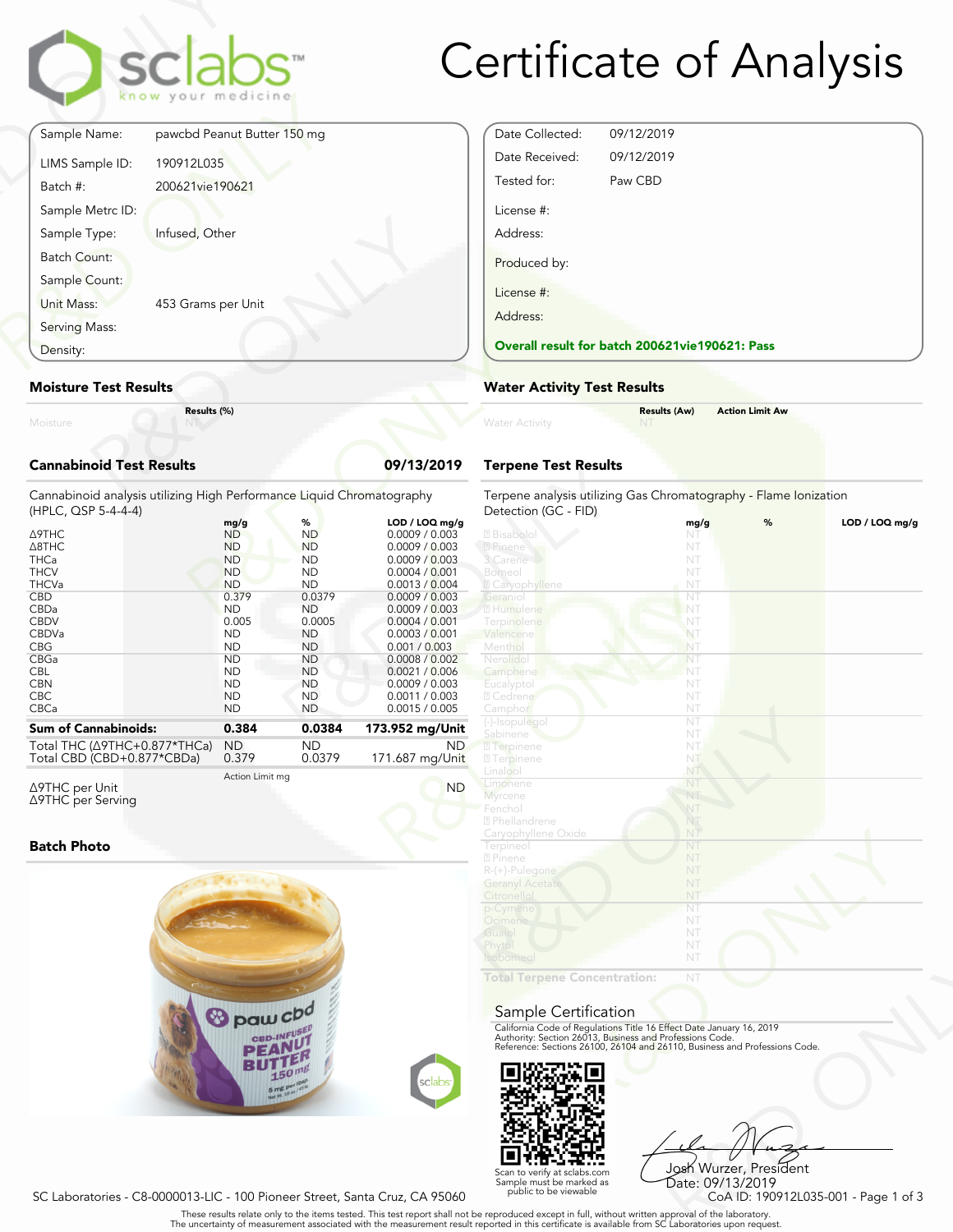

## Certificate of Analysis

Date Collected: 09/12/2019 Date Received: 09/12/2019 Tested for: Paw CBD

**Overall result for batch 200621vie190621: Pass**

Pesticide, Fungicide and plant growth regulator analysis utilizing

License #: Address:

Produced by:

License #: Address:

| Sample Name:<br>LIMS Sample ID: | pawcbd Peanut Butter 150 mg |
|---------------------------------|-----------------------------|
|                                 |                             |
|                                 | 190912L035                  |
| Batch #:                        | 200621vie190621             |
| Sample Metrc ID:                |                             |
| Sample Type:                    | Infused, Other              |
| <b>Batch Count:</b>             |                             |
| Sample Count:                   |                             |
| Unit Mass:                      | 453 Grams per Unit          |
| Serving Mass:                   |                             |
| Density:                        |                             |

## **Pesticide Test Results**

| Density:                          |                                                                    | <b>Overall result for batc</b> |
|-----------------------------------|--------------------------------------------------------------------|--------------------------------|
| <b>Pesticide Test Results</b>     |                                                                    | <b>Pesticide Test Results</b>  |
|                                   | Pesticide, Fungicide and plant growth regulator analysis utilizing | Pesticide, Fungicide and       |
|                                   | HPLC-Mass Spectrometry and GC-Mass Spectrometry                    | <b>HPLC-Mass Spectrometry</b>  |
|                                   | $LOD / LOQ \mu g/g$<br>Action Limit µg/g<br>Results $(\mu g/g)$    |                                |
| Abamectin                         | NT                                                                 | Aldicarb                       |
| Acephate                          | NT                                                                 | Carbofuran                     |
| Acequinocyl                       | NT                                                                 | Chlordane                      |
| Acetamiprid                       | NT                                                                 | Chlorfenapyr                   |
| Azoxystrobin                      | NT                                                                 | Chlorpyrifos                   |
| <b>Bifenazate</b>                 | NT                                                                 | Coumaphos                      |
| <b>Bifenthrin</b>                 | NT                                                                 | Daminozide                     |
| <b>Boscalid</b>                   | NT                                                                 | <b>DDVP</b> (Dichlorvos)       |
| Captan                            | NT                                                                 | <b>Dimethoate</b>              |
| Carbaryl                          | NT                                                                 | Ethoprop(hos)                  |
| Chlorantraniliprole               | NT                                                                 | Etofenprox                     |
| Clofentezine                      | NT                                                                 | Fenoxycarb                     |
| Cyfluthrin                        | NT.                                                                | Fipronil                       |
| Cypermethrin                      | NT                                                                 | Imaza i                        |
| Diazinon                          | NT                                                                 | Methiocarb                     |
| Dimethomorph                      | NT                                                                 | Methyl parathion               |
| Etoxazole                         | NT                                                                 | Mevinphos                      |
| Fenhexamid                        | NT                                                                 | Paclobutrazo                   |
| Fenpyroximate                     | NT                                                                 | Propoxur                       |
| Flonicamid                        | NT                                                                 | Spiroxamine                    |
| Fludioxonil                       | NT                                                                 | Thiacloprid                    |
| Hexythiazox                       | NT                                                                 |                                |
| Imidacloprid                      | NT                                                                 |                                |
| Kresoxim-methyl                   | NT                                                                 | <b>Heavy Metal Test Res</b>    |
| Malathion                         | NT                                                                 |                                |
| Metalaxyl                         | NT                                                                 | Heavy metal analysis utiliz    |
| Methomyl                          | NT                                                                 |                                |
| Myclobutanil                      | NT                                                                 | Spectrometry (ICP-MS)          |
| Naled                             | NT                                                                 |                                |
| Oxamyl<br>Pentachloronitrobenzene | NT<br>NT                                                           | Cadmium<br>Lead                |
| Permethrin                        | NT                                                                 | Arsenic                        |
|                                   | NT                                                                 |                                |
| Phosmet                           | NT                                                                 | Mercury                        |
| Piperonylbutoxide                 | NT                                                                 |                                |
| Prallethrin                       | NT                                                                 |                                |
| Propiconazole                     | NT                                                                 |                                |
| Pyrethrins                        | NT                                                                 |                                |
| Pyridaben                         | NT                                                                 |                                |
| Spinetoram                        | NT                                                                 |                                |
| Spinosad                          | NT                                                                 |                                |
| Spiromesifen                      | NT                                                                 |                                |
| Spirotetramat                     | NT                                                                 |                                |
| Tebuconazole<br>Thiamethoxam      | NT                                                                 |                                |
|                                   |                                                                    |                                |
| Trifloxystrobin                   | NT                                                                 |                                |

## **Mycotoxin Test Results**

Mycotoxin analysis utilizing HPLC-Mass Spectrometry **Results (μg/kg) Action Limit μg/kg LOD / LOQ μg/kg** NT



Frect Date January 16, 2019<br>
Trofessions Code.<br>
110, Business and Professions Code.<br>
110, Business and Professions Code.<br>
108 Wurzer, President<br>
Date: 09/13/2019<br>
CoA ID: 190912L035-001 - Page 2 of 3<br>
pproval of the labora Josh Wurzer, President Date: 09/13/2019

#### SC Laboratories - C8-0000013-LIC - 100 Pioneer Street, Santa Cruz, CA 95060

. These results relate only to the items tested. This test report shall not be reproduced except in full, without written approval of the laboratory.<br>The uncertainty of measurement associated with the measurement result re

Scan to verify at sclabs.com Sample must be marked as public to be viewable

| $LOD / LOQ \mu g/g$ | HPLC-Mass Spectrometry and GC-Mass Spectrometry                | Results $(\mu g/g)$ |                   |                     |
|---------------------|----------------------------------------------------------------|---------------------|-------------------|---------------------|
|                     | Aldicarb                                                       | NT                  | Action Limit µg/g | $LOD / LOQ \mu g/g$ |
|                     | Carbofuran                                                     | NT                  |                   |                     |
|                     | Chlordane                                                      | NT                  |                   |                     |
|                     | Chlorfenapyr                                                   | NT                  |                   |                     |
|                     | Chlorpyrifos                                                   | NT                  |                   |                     |
|                     | Coumaphos                                                      | NT                  |                   |                     |
|                     | <b>Daminozide</b>                                              | NT                  |                   |                     |
|                     | <b>DDVP</b> (Dichlorvos)                                       | NT                  |                   |                     |
|                     | <b>Dimethoate</b>                                              | NT                  |                   |                     |
|                     | Ethoprop(hos)                                                  | NT                  |                   |                     |
|                     | Etofenprox                                                     | NT                  |                   |                     |
|                     | Fenoxycarb                                                     | NT                  |                   |                     |
|                     | Fipronil                                                       | NT                  |                   |                     |
|                     | Imazalil                                                       | NT                  |                   |                     |
|                     | Methiocarb                                                     | NT                  |                   |                     |
|                     | Methyl parathion                                               | NT                  |                   |                     |
|                     | Mevinphos                                                      | NT                  |                   |                     |
|                     | Paclobutrazol                                                  | NT                  |                   |                     |
|                     | Propoxur                                                       | NT                  |                   |                     |
|                     | Spiroxamine                                                    | NT                  |                   |                     |
|                     | Thiacloprid                                                    | NT                  |                   |                     |
|                     | <b>Heavy Metal Test Results</b>                                |                     |                   |                     |
|                     | Heavy metal analysis utilizing Inductively Coupled Plasma Mass |                     |                   |                     |
|                     | Spectrometry (ICP-MS)                                          |                     |                   |                     |
|                     |                                                                | Results (µg/g)      | Action Limit µg/g | $LOD / LOQ \mu g/g$ |
|                     | Cadmium                                                        |                     |                   |                     |
|                     | Lead                                                           |                     |                   |                     |
|                     | Arsenic                                                        |                     |                   |                     |
|                     | Mercury                                                        | NT                  |                   |                     |

## **Heavy Metal Test Results**

| Results (µg/g)<br>Action Limit µg/g<br>NT<br>NT<br>МĪ | $LOD / LOQ \mu g/g$                                                                                                                                                                                                                    |
|-------------------------------------------------------|----------------------------------------------------------------------------------------------------------------------------------------------------------------------------------------------------------------------------------------|
|                                                       |                                                                                                                                                                                                                                        |
|                                                       |                                                                                                                                                                                                                                        |
|                                                       |                                                                                                                                                                                                                                        |
|                                                       |                                                                                                                                                                                                                                        |
|                                                       | Sample Certification<br>California Code of Regulations Title 16 Effect Date January 16, 2019<br>Authority: Section 26013, Business and Professions Code.<br>Reference: Sections 26100, 26104 and 26110, Business and Professions Code. |